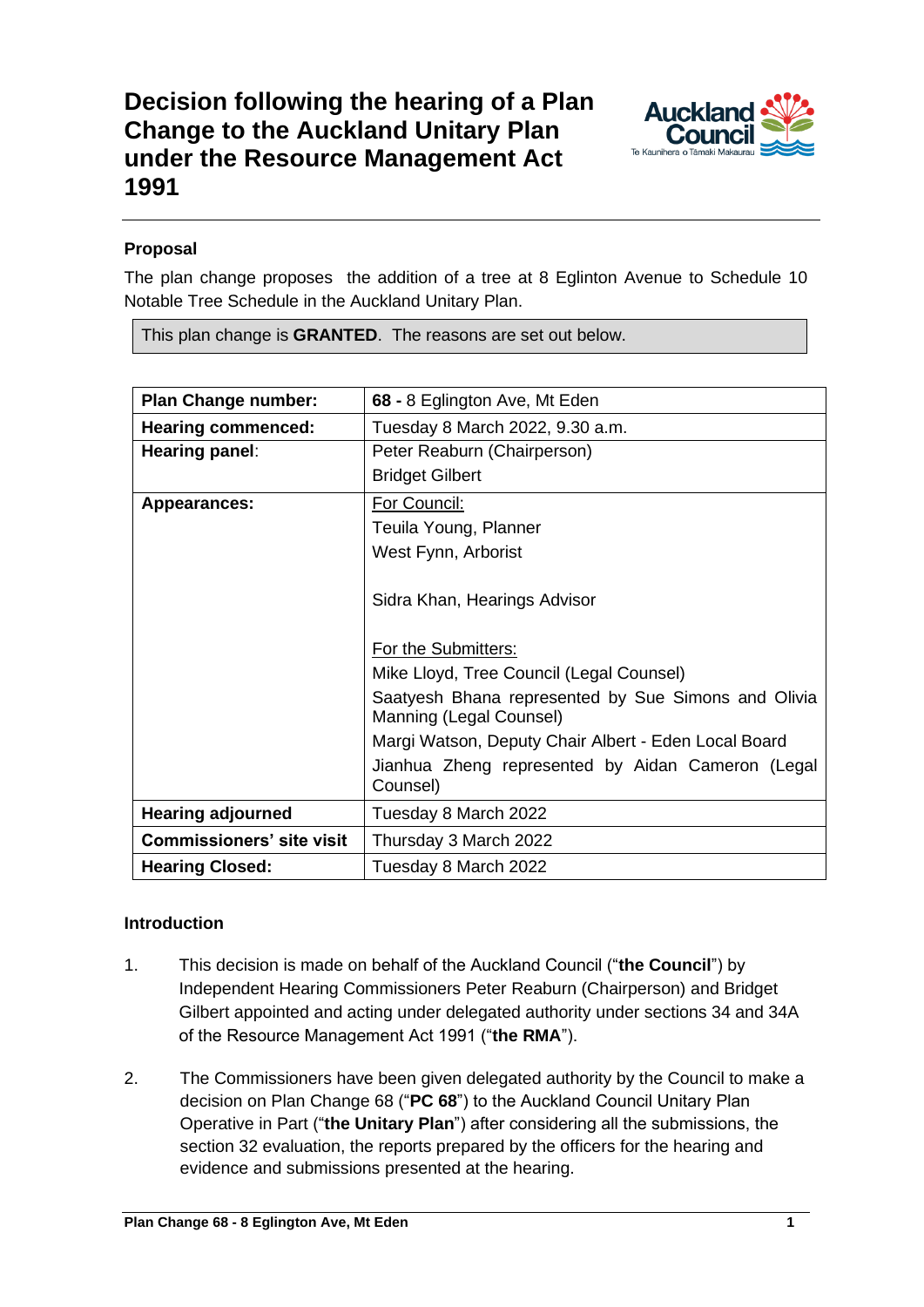- 3. PC 68 is a Council-initiated plan change that has been prepared following the standard RMA Schedule 1 process (that is, the plan change is not the result of an alternative, 'streamlined' or 'collaborative' process as enabled under the RMA).
- 4. The plan change was publicly notified on 23 September 2021 following a feedback process involving Iwi, as required by Clause 4A of Schedule 1. Notification involved a public notice as well as letters to directly affected landowners and occupiers alerting them to the plan change. The latter step was aimed at ensuring that landowners and occupiers of properties affected by potentially significant changes were made aware of the changes.
- 5. The submission period closed on 21 October 2021. 160 submissions were received, with 159 in support and one in opposition. Further submissions were notified on 18 November 2021 and closed on 2 December 2021. Three further submissions were received.

## **SUMMARY OF PLAN CHANGE**

- 6. PC 68 introduces a single additional tree (a pōhutukawa referred to in this Decision as **"the tree"**) to the Notable Trees Schedule in the Unitary Plan (Schedule 10), and the application of the Notable Tree overlay to one additional property in the Unitary Plan maps showing the location of the tree. Once recorded in the Schedule and planning maps the tree would become subject to
- 7. PC 68 does not seek to alter the outcomes of any of the objectives and policies of the AUP. Neither does it seek to introduce any new objectives, policies, rules or zoning beyond the proposed specific recording of the tree at 8 Eglinton Avenue.

## **HEARING PROCESS**

- 8. To expedite the hearing process the Panel issued a Direction requiring the precirculation of expert evidence. Pre-circulated evidence was provided as directed.
- 9. The Hearings Panel conducted a site visit on Thursday 3 March 2022.
- 10. The hearing was held remotely, using the TEAMS platform, on Tuesday 8 March 2022.
- 11. The Hearing's Panel directed the plan change be explained by the s42A authors, Council officers Teuila Young, Planner and West Fynn, Arborist, at the commencement of the hearing. Legal submissions were then presented by Mike Lloyd on behalf of the Tree Council and Sue Simons and Olivia Manning on behalf of Saatyesh Bhana (submitters in support of PC 68). We also heard a presentation in support from Margi Watson, Deputy Chair of the Albert- Eden Local Board. Aidan Cameron gave legal submissions on behalf of the submitter in opposition, Jianhua Zheng. Council advisors provided comments after hearing the submitters.
- 12. The hearing was adjourned at the conclusion of the hearing and closed the same day, Tuesday 8 March 2022, with no further information sought.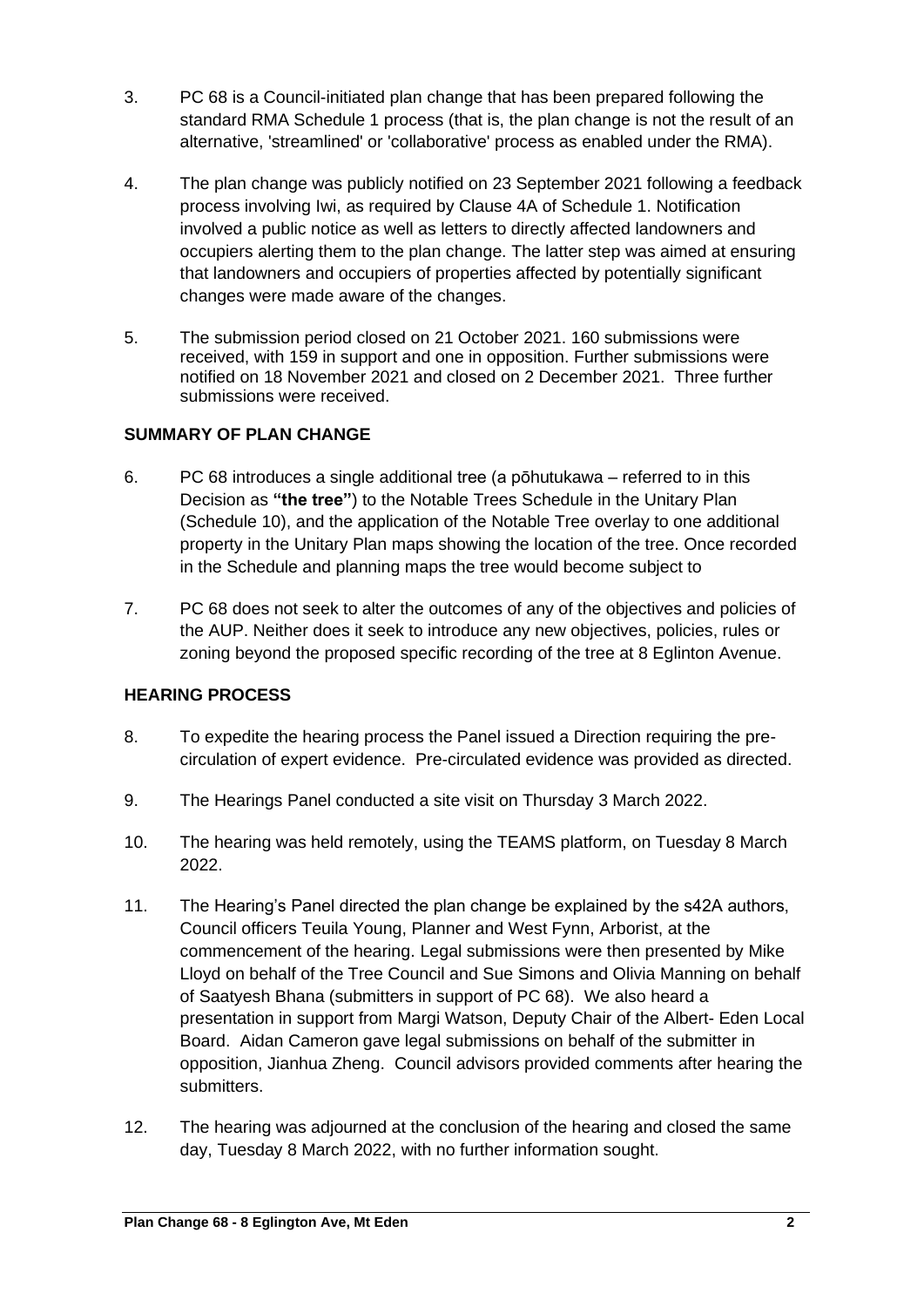## **PROCEDURAL MATTERS AND LATE SUBMISSIONS**

#### **Late Submissions**

13. One submission was received by the Council, one day late. Pursuant to section 37 of the RMA,

#### **RELEVANT STATUTORY PROVISIONS CONSIDERED**

- 14. We are to make decisions on the submissions, and on the plan change. Clause 10 of Schedule 1 to the RMA sets out the requirements for decisions:
	- *(1) A local authority must give a decision on the provisions and matters raised in submissions, whether or not a hearing is held on the proposed policy statement or plan concerned.*
	- *(2) The decision –*
		- *(a) must include the reasons for accepting or rejecting the submissions and, for that purpose, may address the submissions by grouping them according to –*
			- *i. the provisions of the proposed statement or plan to which they relate; or*
			- *ii. the matters to which they relate; and*
				- *(ab) must include a further evaluation of the proposed policy statement or plan undertaken in accordance with section 32AA; and*
		- *(b) may include* 
			- *i. matters relating to any consequential alterations necessary to the proposed statement or plan arising from the submissions; and*
			- *ii. any other matter relevant to the proposed statement or plan arising from the submissions*
	- *(3) To avoid doubt, the local authority is not required to give a decision that addresses each submission individually.*
	- *(4) The local authority must –*
		- *(aaa) have particular regard to the further evaluation undertaken in accordance with subclause (2) (ab) when making its decision; and*
			- *(a) Give its decision no later than two years after notifying the proposed policy statement or plan under Clause 5; and*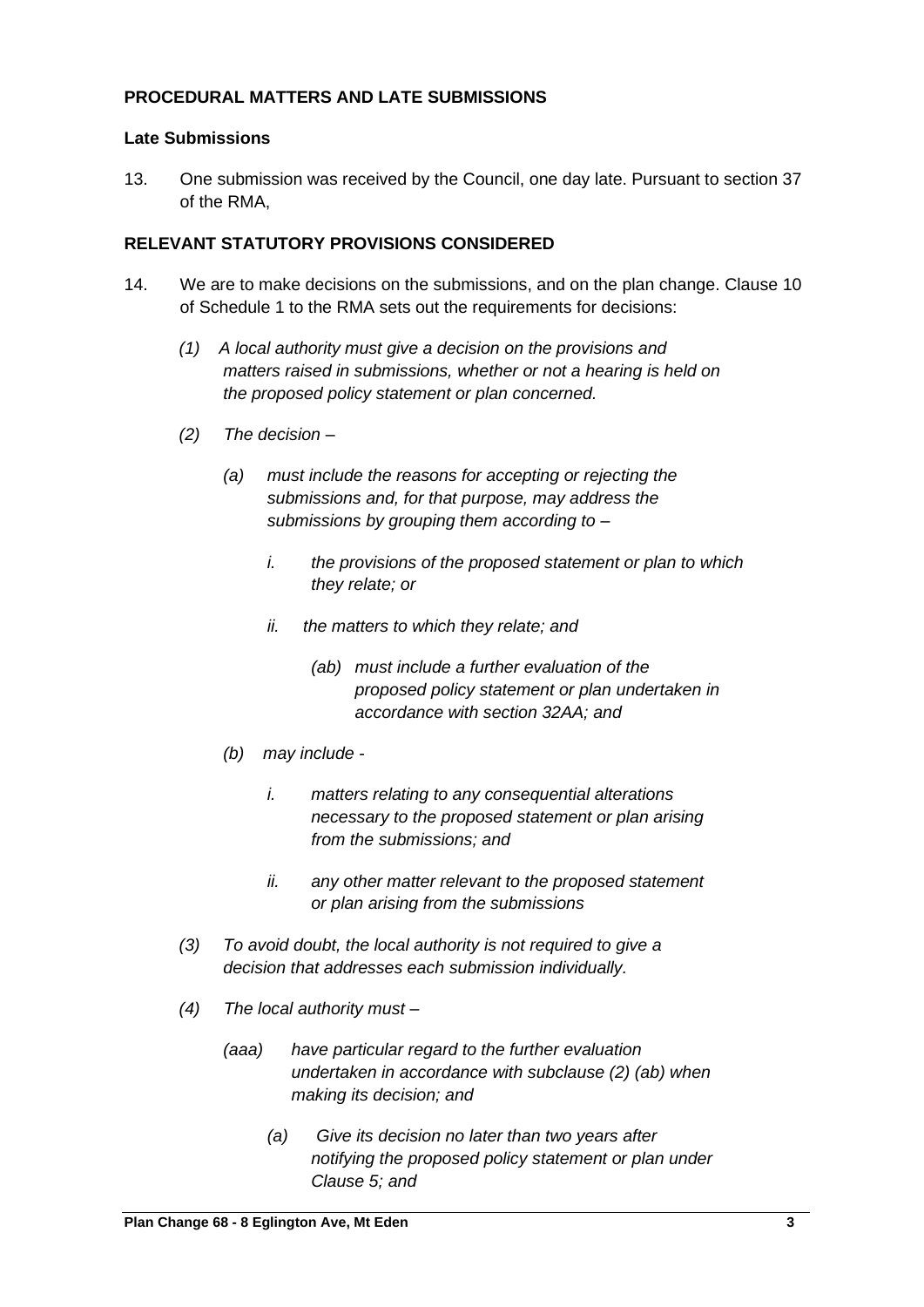- *(b) Publicly notify the decision within the same time;*
- *(5) On and from the date the decision is publicly notified, the proposed policy statement or plan is amended in accordance with the decision.*
- 15. Details of relevant RMA and planning instruments are given in the s42A report and we do not repeat them here. PC 68 does not change any objectives or policies in the Unitary Plan and is further confined to one tree that proposed to be added to the existing tree schedule and maps. We record our assessment of the relevant existing provisions later in this Decision.
- 16. In this Decisions report, the Panel has focused on the key issues raised in the submissions, the s32 analysis carried out for PC 68, Council's reporting on the plan change and submissions, and representations made at the hearing. To the extent that the Panel has seen to be necessary, this Decision includes a further evaluation of PC 68 pursuant to s32AA of the RMA.
- 17. Submissions are not individually assessed. Rather, the submissions and further submissions which support the proposed plan change and/or seek further changes to the plan change are accepted to the extent that the plan change is approved as described in this Decision. All other submissions, including that opposing the plan change, are rejected.

### **PLANNING HISTORY**

18. We were advised that the tree was previously listed in the corresponding Schedule of the legacy plan, the Auckland Council District Plan – Operative Auckland City – Isthmus Section 1999. The s32 report on PC 68 states the following:

> *The intention was that all existing legacy scheduled trees worthy of being protected, including the pōhutukawa located at 8 Eglinton Avenue, be transferred into the PAUP. Unfortunately, this tree was omitted from the DAUP, PAUP and subsequently from the AUP. A consequence of this omission is that the tree is not provided any protection under Schedule 10. Had the notable status of the tree been included in the AUP, the landowner would be directed to avoid development that destroys or significantly adversely affects the tree. The removal of a notable tree is a discretionary activity, and is subject to policies relating to the retention and protection of notable trees from inappropriate subdivision, use and development.*

19. The s32 report further records that:

*On 30 April 2021, the Tree Council lodged an application with the Environment Court to request that council correct its plan in regard to this tree under section 292 of the Act. This application also requested an urgent interim enforcement order be put in place to prevent any damage to, or removal of, the tree. The Environment*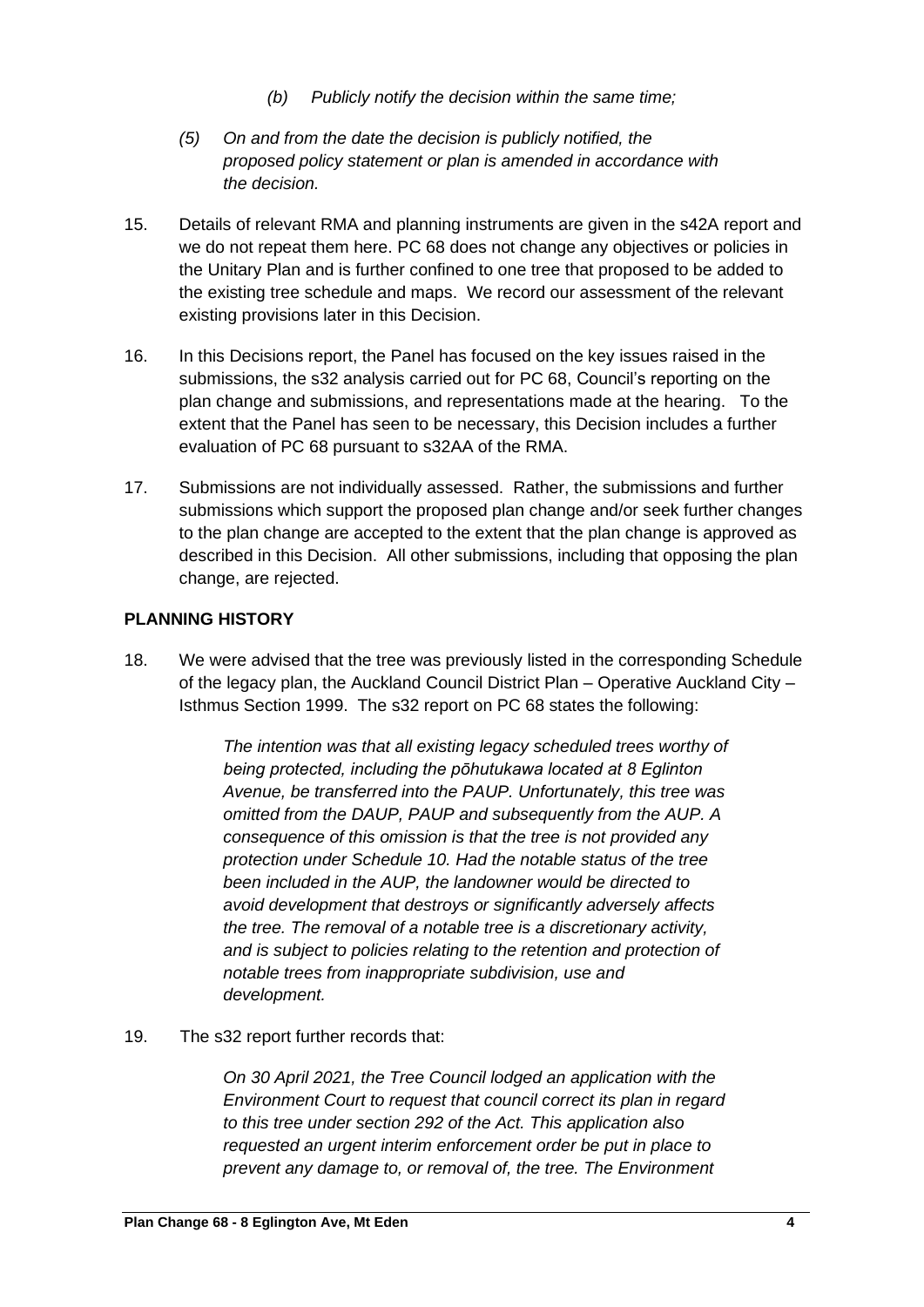*Court issued the interim enforcement order on the same day. The tree was then protected from damage, injury or removal on an interim basis (Attachment 1). Before the hearing of the substantive application, which was set down for 24 May 2021, the parties (the property owner, the Council and the Tree Council) reached an agreement on an alternative proposal that removed the need for a hearing in the Environment Court (Attachment 1). The agreement is that if the Council's Planning Committee approves and Council notifies a plan change to add the tree to Schedule 10 before 1 October 2021, then the interim enforcement order to protect the tree will remain in place until this plan change is made operative.*

20. We discuss this background later in the Decision.

## **SUMMARY OF EVIDENCE AND LEGAL SUBMISSIONS**

21. The Council planning officer's report was circulated prior to the hearing and taken as read. No expert evidence was pre-circulated and, apart from Council officers, there was no expert evidence given at the hearing. We record our appreciation to the parties for the legal submissions and lay evidence that was provided before the hearing. That assisted in our preparation and the efficient conduct of the hearing itself.

### **Council Officers**

- 22. **Teuila Young** was the Council planner who had prepared the s42A report and she has the qualifications listed in Attachment 6 to the s42A report. Ms Young presented a summary of her s42A report. In response to a question from the Panel she confirmed that the Regional Policy Statement (**"RPS"**) policies in B4.5.2 contained the relevant criteria for identifying and evaluating a tree as a notable tree. She confirmed that, apart from other contextual provisions, there were no other specific criteria that applied in the Unitary Plan. Ms Young had not carried out her own evaluation of the B4.5.2 criteria but had instead relied on the advice given by Council's Heritage Arborist Mr Fynn.
- 23. In respect of matters raised in the opposing submitter's (Jianhua Zheng) submission not addressed in the s42A report, Ms Young advised that the discrepancies in the tree assessment identified in the submission would be addressed by Mr Fynn.
- 24. **West Fynn** is a qualified arborist and holds the position of Senior Heritage Arborist at Auckland Council. In response to a question from the Panel, Mr Fynn gave his qualifications as an expert. These included a Higher National Diploma in Forest Management from Newton Rigg College, University of Lancashire and a Bachelor of Science in Forest Management from Aberdeen University. His experience as a Senior Heritage Arborist has included 11 years dealing exclusively with notable/scheduled trees in all aspects of policy, advice, compliance and regulatory. His qualifications and experience included making visual assessments of trees. In response to questions from the Panel Mr Fynn confirmed that he had not engaged any other expert advice in reaching his conclusions.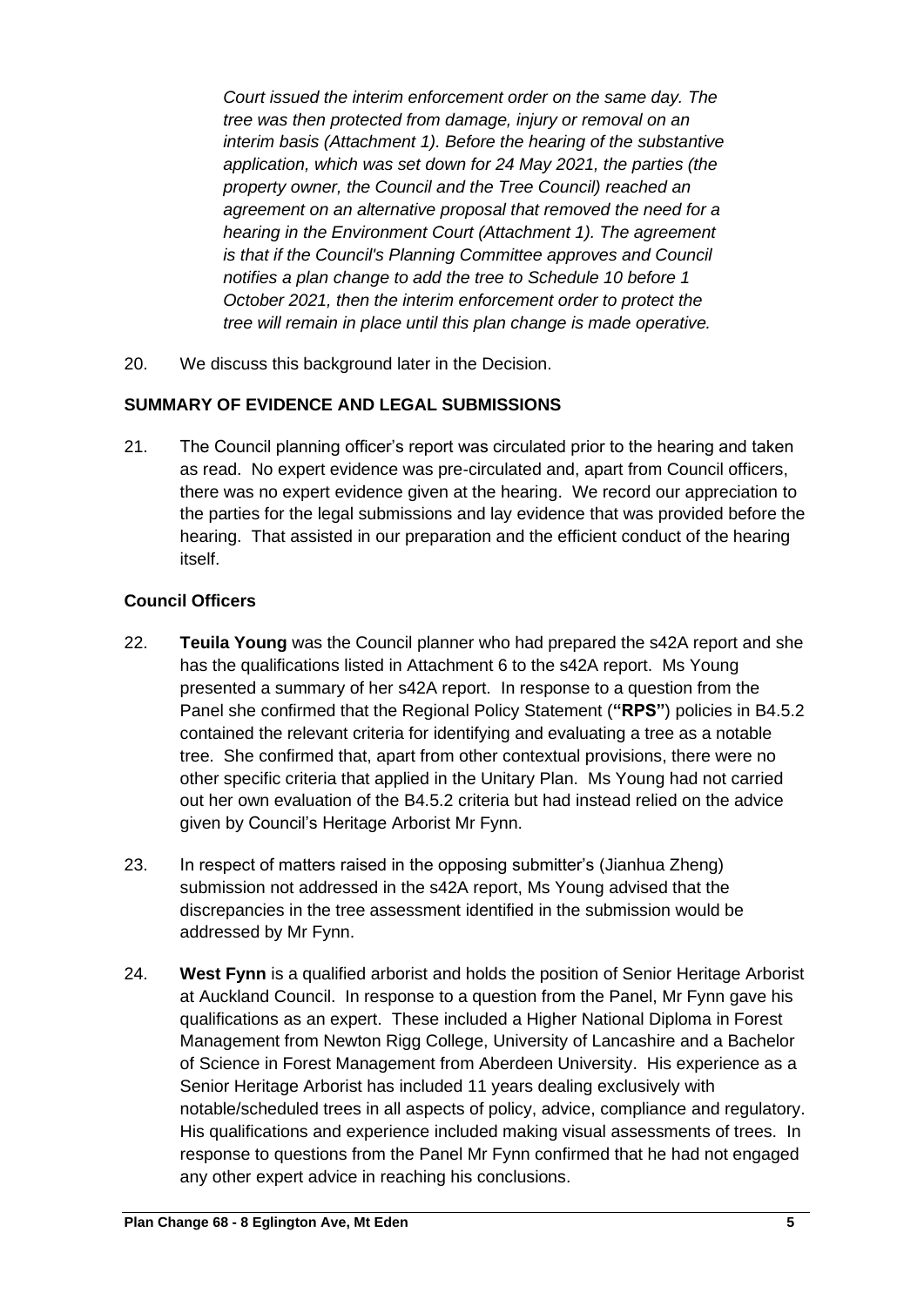- 25. Mr Fynn's assessment of the tree used a methodology that has been developed by Auckland Council that contains a number of criteria. He said that the general basis for the methodology was the STEM method, although the particular process used by Auckland Council was different than that used by other councils. We discuss the methodology in more detail later in this Decision, but note that, in part, it utilises a points system as one means of ascertaining a tree's significance. The Jianhua Zheng submission had identified what appeared to the submitter to be discrepancies in the assessment that had been conducted. Mr Fynn explained that the assessment included a preliminary guidance sheet and a final analysis. It was the final analysis that was used for the assessment.
- 26. In response to questions from the Panel, Mr Fynn acknowledged that he did not have specific expertise in historic heritage matters, however considered that, with his long experience in tree assessments, that he did have expertise in assessing the contribution a tree (or trees) had to community amenity.
- 27. In respect of the criteria used in the Council's assessment methodology, and again in response to questions from the Panel, Mr Fynn confirmed that they related to the RPS B4.5.2 criteria. Ms Young also provided some clarification on that matter, advising us that all the assessment methodology criteria were related to the RPS B4.5.2 criteria.
- 28. Mr Fynn emphasised that his primary assessment was that the tree was intrinsically notable for a range of reasons including the tree's size, age, condition, shape and its visual contribution to the amenity of the area. He also considered that the tree was relatively rare in that it was located over a cave system.
- 29. In respect of the tree's historical associations Mr Fynn advised that the croquet and bowling pavilions on the adjoining Mt Eden Bowling Club site were listed in the Unitary Plan Schedule 14.1 - Historic Heritage and he thought that the bowling club and the tree were likely of similar age. Ms Young said that the pōhutukawa had been used by the bowling club as a backdrop in their photos.

## **Albert - Eden Local Board**

30. **Margi Watson**, Deputy Chair Albert - Eden Local Board, delivered a slide presentation. She advised that the Board unanimously supported the retention of the tree and referred to the substantial support that had been indicated in submissions received on PC 68. She believed the tree to be up to 150 years old and it was clearly visible from the bowling club and further afield, including from Maungawhau. Retention of the tree was consistent with the Albert - Eden Local Board Plan 2020 which aims to protect existing trees and advocates for increased tree protection.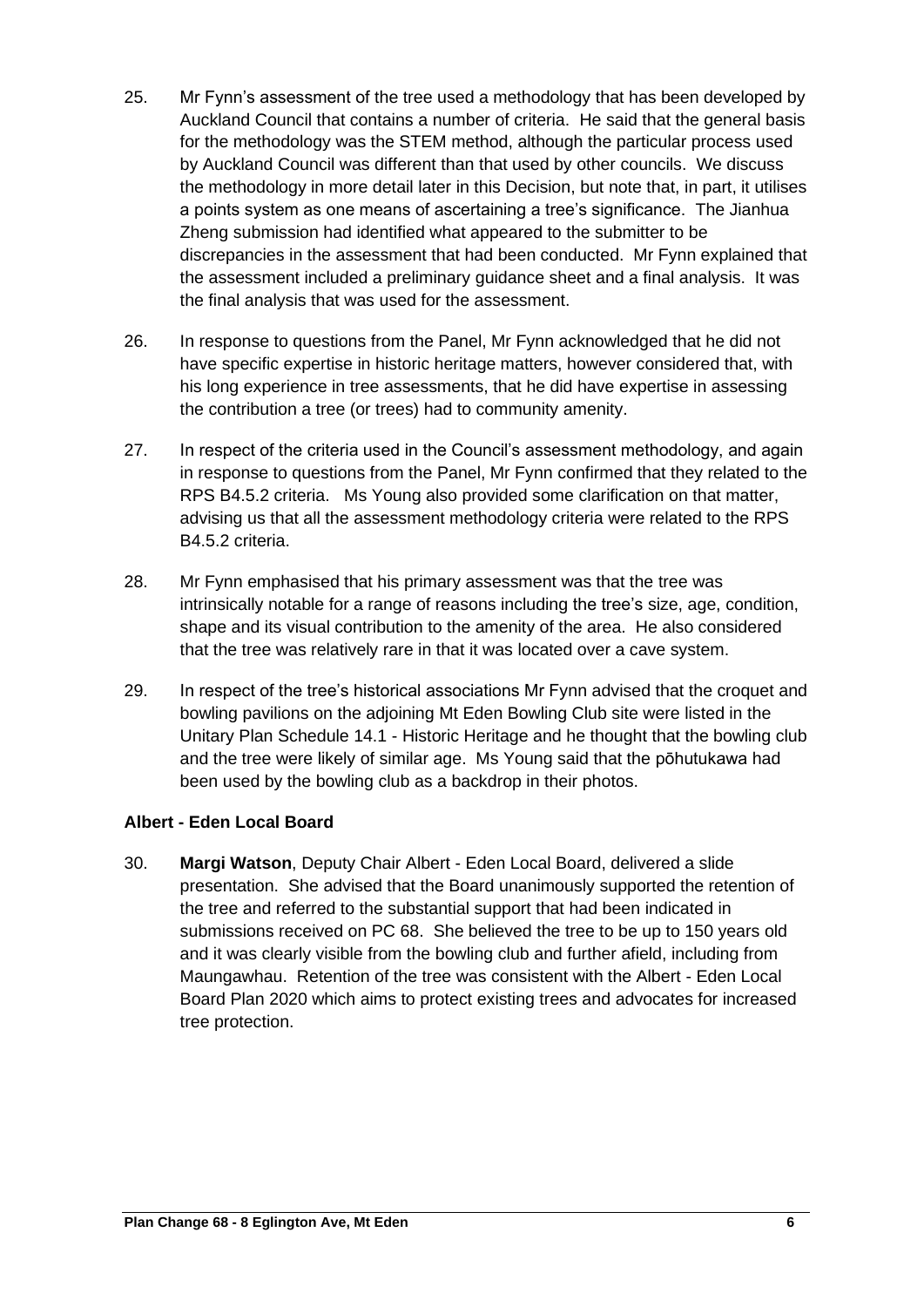### **Submitters in Support**

- 31. **Mike Lloyd**, counsel for the Tree Council, spoke to his written submissions. He said that the appropriate Council experts had assessed the tree as being a notable tree and there was no other assessment that it wasn't notable. The Tree Council's submission (prepared by an arborist) had also assessed the tree as being notable and there were overlaps between the Council's assessment methodology and the RPS criteria. With regard to the National Policy Statement on Urban Development (**"NPS-UD"**) and whether a cost-benefit analysis of the plan change was required, Mr Lloyd noted that the site could be further developed with the tree remaining, and the opportunity remained to apply for a consent to remove the tree. The Auckland Council Urban Ngahere (Forest) Strategy, while not mandatory, was relevant in promoting the retention of, and increased canopy cover of, trees in the urban area and seeking no net loss of notable trees.
- 32. **Sue Simons** was counsel on behalf of a submitter in support, Saatyesh Bhana, a neighbouring property owner. Ms Simons referred to the previously circulated submissions.
- 33. Ms Simons submitted that there was no evidence that the tree should not be listed. She observed that the assessment methodology used by the Council was appropriate as a means to achieve consistency and objectivity in tree assessments. Retention of the tree had been supported by submissions that represented neighbourhood, local and regional interests. The tree was intrinsically connected to the bowling club site – documented proof of a connection was not necessary.
- 34. **Saatyesh Bhana** provided pre-circulated evidence. He reiterated his view that the tree was an important landmark in the area, contributing to the leafy neighbourhood feel and visible from a wide area, including Poronui Street. He had been surprised to find that the tree was not still on the tree schedule. In response to a question from the Panel Mr Bhana advised that the bowling club was used (in addition to bowls activities) for corporate events and private functions. The tree was also visible form the nearby tennis club which was used by more people.

## **Submitter in Opposition**

- 35. **Aidan Cameron** appeared as legal counsel for **Jianhua Zheng** who owns the property on which the proposed notable tree is located and is the opposing submitter to PC 68. Mr Zheng was present at the hearing but did not speak.
- 36. Mr Cameron presented verbal submissions, including via reference to Mr Zheng's detailed submission in opposition. Mr Cameron raised a concern that Mr Zheng considered PC 68 had been presented as something of a fait accompli, as correcting an error in the tree scheduling not being retained through to the Unitary Plan. It was a concern to the submitter that the submission had been treated with a broad brush. While Mr Cameron acknowledged the history was relevant as context there needed to be an element of rigour in ensuring that the evidence justified the proposed scheduling. Mr Cameron submitted that the PC 68 s32 did not adequately assess the plan change in relation to the cost-benefit analysis that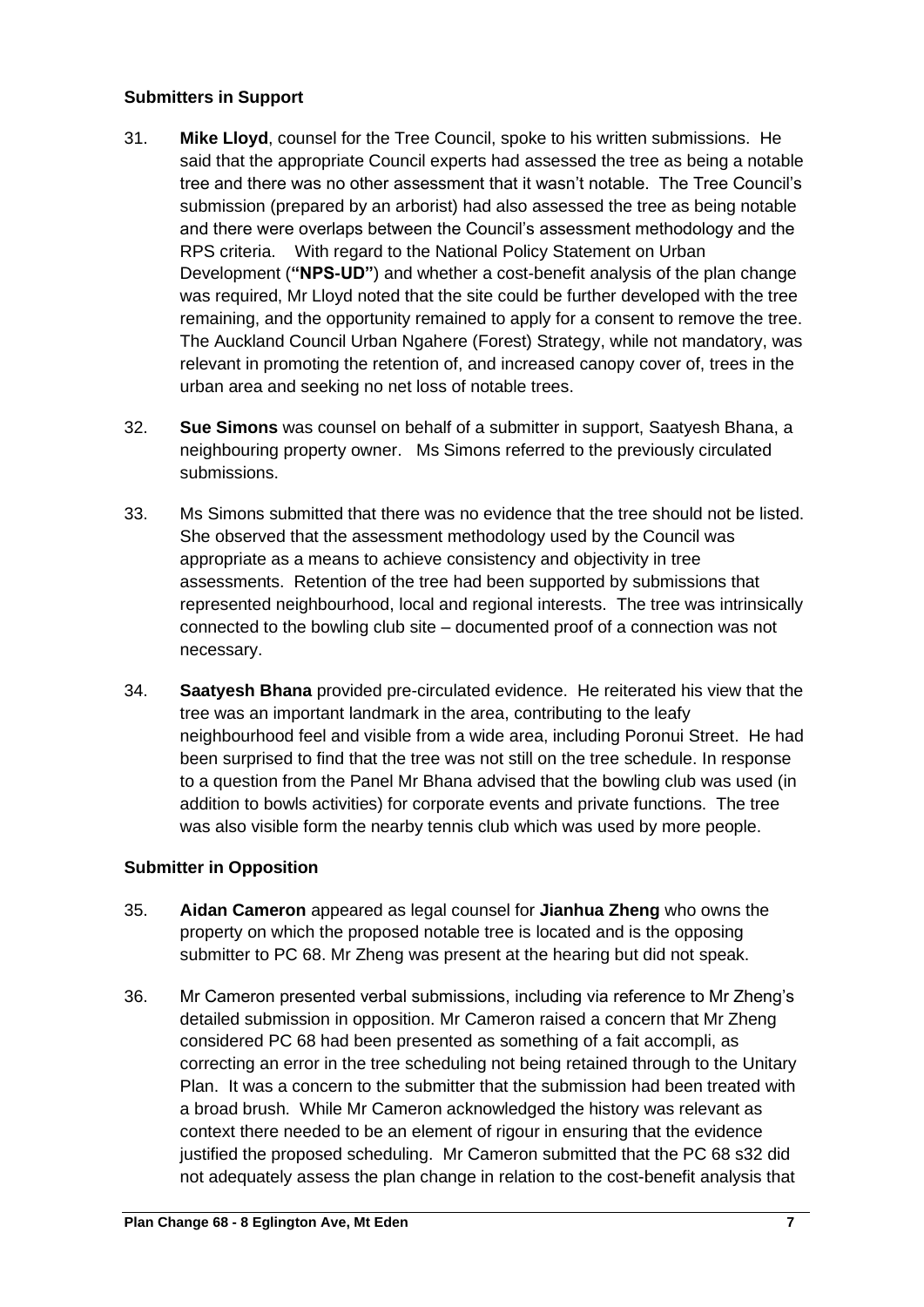is required under s32. He considered that it was not a safe argument to rely on the opportunity to later apply for removal of a tree given the strong protection focus of the Unitary Plan provisions relating to scheduled trees. Those protection matters, needed to be weighed against the NPS-UD provisions, and the other enabling provisions of the Unitary Plan – at the RPS and district level. The NPS-UD had also not yet been given effect to in the Unitary Plan which led to some uncertainty, and this in his submission therefore required greater attention to be given to RMA Part 2 matters, which included section 7(b) - the efficient use and development of natural and physical resources. Mr Cameron acknowledged that there was undeniable community support for the retention of the tree, however the number of submissions for and against PC 68 was not in itself relevant.

37. In response to questions for the Panel in relation to the RPS criteria Mr Cameron observed that the tree was not within an identified heritage area in the Unitary Plan and had not been protected for its historical significance under the legacy plan. He also referred to matters that needed to be taken into account under Policy B4.5.2.(2), and in particular taking into account the effects of a tree or group of trees on property. He submitted that no weight should be given to the resource consent application that has been submitted for the site.

#### **Council Officer's Comments in Reply**

- 38. In response to Mr Cameron's submissions Ms Young acknowledged the heritage assessment was not complete. However emphasis had been placed on the intrinsic value of the tree – the assessment did not rely on heritage. The entirety of Mr Fynn's assessment was in relation to criteria drawn from the relevant RPS provisions. In respect to the NPS-UD and the urban growth provisions of the Unitary Plan Ms Young's view was that the scheduling of the tree did not make the site unavailable for intensification.
- 39. In respect of historic heritage Mr Fynn identified differences between the legacy criteria and the Unitary Plan criteria. The latter, in addition to matters from the legacy plan, referred to association with a heritage feature. Mr Fynn maintained his view that the tree was associated with a heritage feature – the bowling club. In relation to effects on property, Mr Fynn was of the view that relevant negative effects were confined to direct physical effects a tree was having on property – they did not relate to matters such as leaf fall or shading or affecting further development of property. He noted that the tree affected about one third of the subject site, with the remainder of the site available for more intensive development. In relation to visual significance, Mr Fynn noted that it was not difficult to assess that matter against the tree assessment criteria, which simply related to how broad the visual audience was. While the tree was in a back yard it was clearly visible from the wider neighbourhood and busy roads.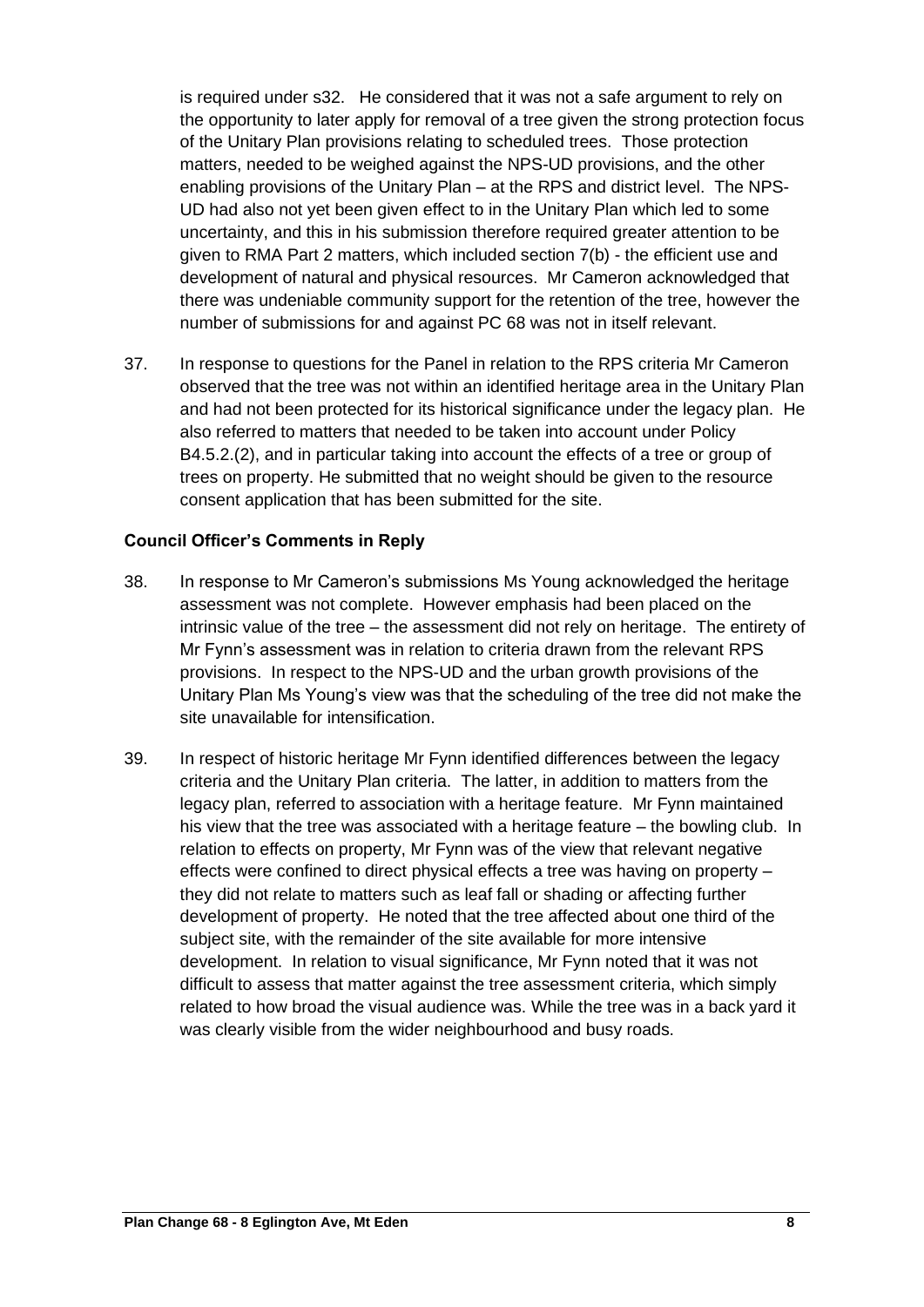### **PRINCIPAL ISSUES IN CONTENTION**

- 40. Having considered the submissions and further submissions received, the hearing report, the evidence presented at the hearing and the Council officers' response to questions, the following principal issues in contention have been identified:
	- What is the relevant methodology for assessment of notable trees?
	- Does the tree qualify as a notable tree?
	- To what extent is the history of the tree being scheduled / not schedule relevant?
	- **Other relevant matters**

## **FINDINGS ON THE PRINCIPAL ISSUES IN CONTENTION**

#### **What is the relevant methodology for assessment of notable trees?**

- 41. The relevant RPS provisions are operative. We must have regard to them and be satisfied the plan change is consistent with them.
- 42. Part B4 of the RPS addresses Natural Heritage matters and Part B4.5 specifically addresses Notable Trees. Policies in B4.5.2 contain provisions that are directly relevant to identifying and evaluating a tree or group of trees as notable. We record those policies below.

## *B4.5.2. Policies*

- *(1) Identify and evaluate a tree or group of trees as notable considering the following factors:* 
	- *(a) heritage or historical association: the trees are associated with or commemorate a historic event, have a historic association with a well known historic or notable figure, have a strong public association, or are strongly associated with a local historic feature and now form a significant part of that feature;*
	- *(b) scientific importance or rarity: the trees are the largest or only example of a species in Auckland, a significant example of a species rare in the Auckland region, a native species that is nationally or regionally threatened, or have outstanding value because of their scientific significance;*
	- *(c) ecosystem service or environmental function: the trees provide a critical habitat for a threatened species population;*
	- *(d) cultural association and accessibility: the trees demonstrate a custom, way of life or process once common but now rare or in danger of being lost or have been lost; have an important role in defining the community*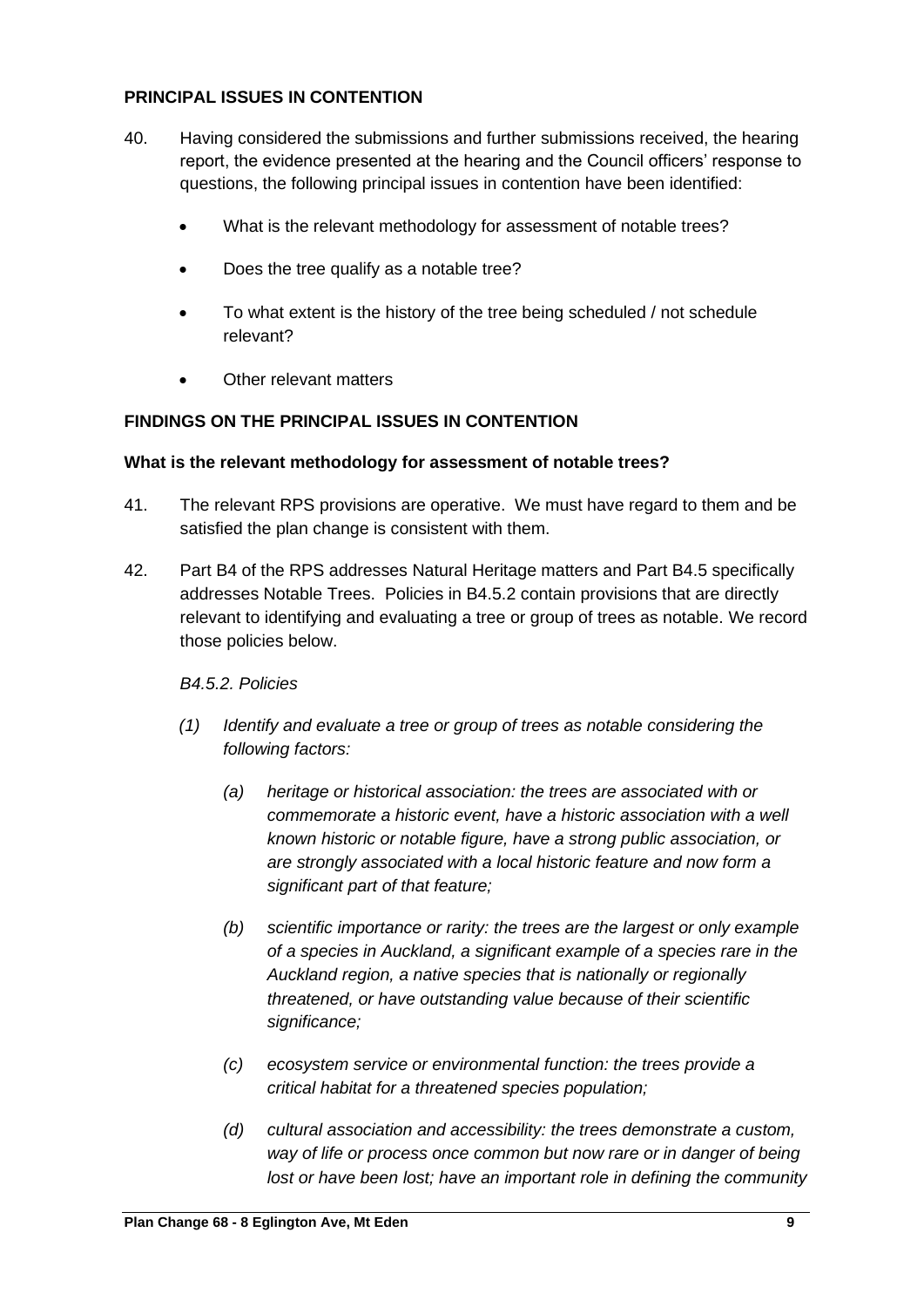*identity and distinctiveness of the community though having special symbolic, spiritual, commemorative, traditional or other cultural value; or represent important aspects of collective memory, identity or remembrance, the meanings of which should not be forgotten; and* 

- *(e) intrinsic value: the trees are intrinsically notable because of a combination of factors including size, age, vigour and vitality, stature and form or visual contribution.*
- *(2) Evaluation of the factors in policy B4.5.2(1) above is to take into account the effects of the tree or group of trees on all of the following:* 
	- *(a) human health;*
	- *(b) public safety;*
	- *(c) property;*
	- *(d) amenity values; and*
	- *(e) biosecurity.*
- *(3) Include a notable tree or group of trees in Schedule 10 Notable Trees Schedule.*
- *(4) Avoid development that would destroy or significantly adversely affect the identified values of a notable tree or group of trees unless those effects are otherwise appropriately remedied or mitigated.*
- 43. The factors listed in Policy B4.5.2(1) must be considered when assessing whether the tree is notable. Ms Young confirmed that these are the only relevant factors listed in the Unitary Plan.
- 44. We spent some time at the hearing clarifying this matter with the Council officers because of our concern that the RPS criteria received only limited mention in the material we had reviewed. The s32 Report, under Section 4 Reasons for the proposed plan change, identifies by reference the policies in B4.5.2. However the policies themselves are not individually assessed. Nor is there a specific evaluation contained in the s42A report. Instead, Ms Young advised us that she had relied on the assessment that had been undertaken by Mr Fynn. In that respect, Auckland Council has developed a methodology for assessing whether a tree or group of trees is notable (**"the Council Methodology"**). That methodology, and the assessment under it made by Mr Fynn, appears as an attachment to the s32 Report<sup>1</sup>. Part 6.1 of the s32 Report refers to Mr Fynn's assessment as being an evaluation of the tree against AUP criteria, however Ms Young confirmed that the Council Methodology was not part of the Unitary Plan. It was therefore necessary

<sup>1</sup> See Pages 180 – 191 of the Hearings Agenda – the Factors appear on Page 183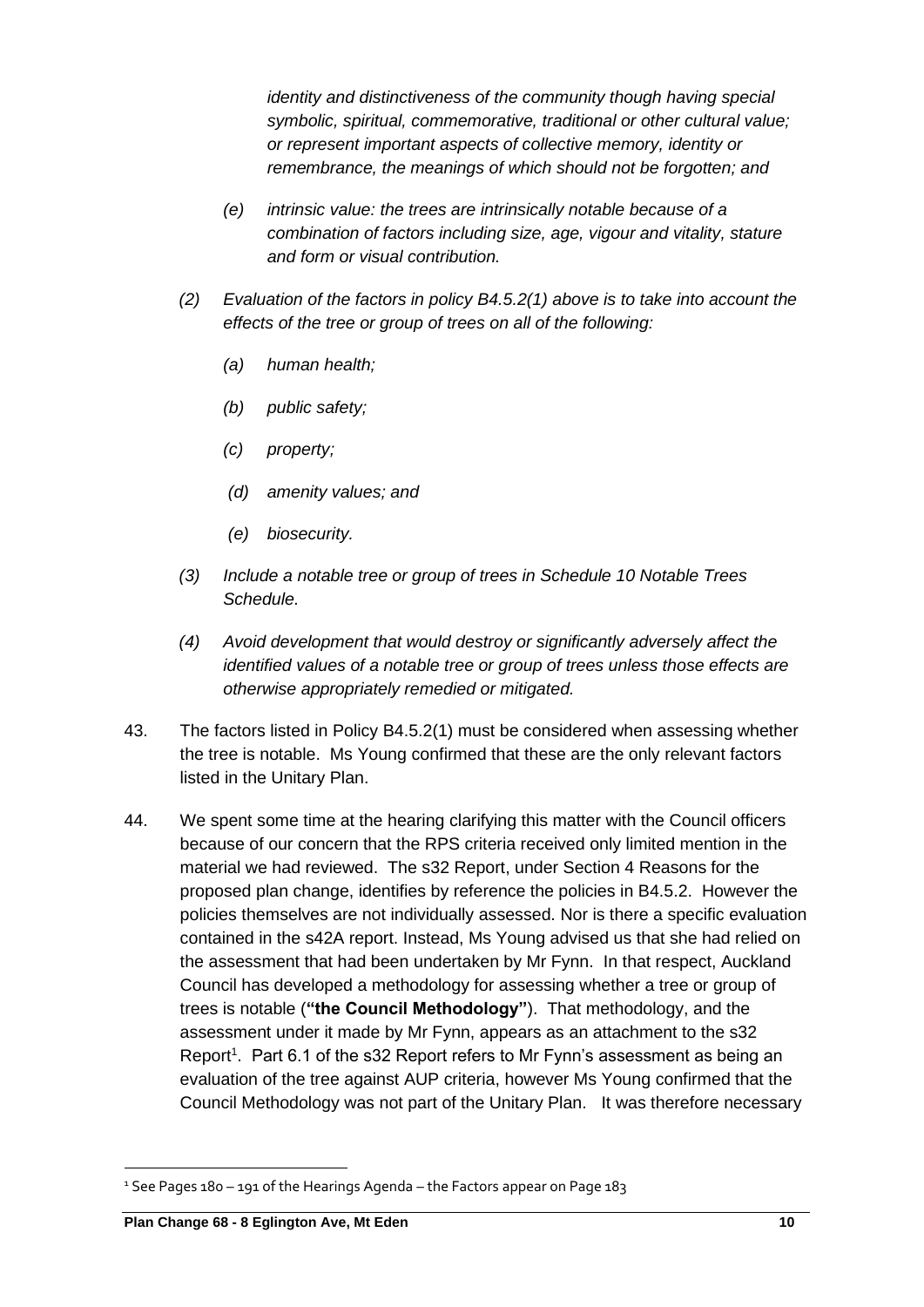for the Panel to clarify whether the Council Methodology was sufficiently related to the RPS factors for us to be satisfied the RPS had been fully evaluated.

- 45. Factors A E of the Council Methodology are worded differently, but closely align with factors  $(a) - (e)$  in RPS Policy B4.5.2(1). Factor F (Negative Effects) appears to cover matters addressed in RPS Policy B4.5.2(2). Factors G – J were explained to us by Ms Young as being a more detailed basis for assessing RPS factor B4.5.2(1)(e) – Intrinsic value matters.
- 46. On balance we are satisfied that the Council Methodology used for the assessment and relied on in the s32 and s42A reporting, together with the further clarification provided at the hearing, adequately addresses the basis for evaluation required under the specific policies relating to identifying the subject tree as a notable tree under the RPS. Where there may be any residual doubt, the Panel has carefully drawn its attention to the specific RPS provisions, including their exact wording, in reaching its decision. In that respect the Panel notes that the RPS makes no reference to a points system being adopted for an assessment of factor B4.5.2(1)(e). We appreciate, as commented on by Ms Simons, that the Council has attempted, through the Council Methodology, to introduce some objectivity and consistency into its assessments, however we find that is not determinative in relation to whether, or not, a tree is finally assessed as a notable tree under the RPS criteria. As Mr Fynn advised us, a tree may be assessed as being notable regardless of a points allocation process under one or more of the RPS factors.

### **Does the tree qualify as a notable tree?**

- 47. Factors  $A E$  of the Council Methodology and, by implication, factors (a) (e) in RPS Policy B4.5.2(1) were originally assessed by Mr Fynn and appear as part of the s32 Report<sup>2</sup>. Three of the five factors were seen as being relevant.
- 48. In respect of the Heritage factor, Mr Fynn identified it as being potentially relevant, given the strong visual link with the bowling club, that the tree was "*strongly associated with a local historic feature and now forms a significant part of that feature*".
- 49. The exact wording of RPS factor B4.5.2(1) (a) is:

*heritage or historical association: the trees are associated with or commemorate a historic event, have a historic association with a well known historic or notable figure, have a strong public association, or are strongly associated with a local historic feature and now form a significant part of that feature;*

50. It will be noted from the record of evidence given at the hearing that Mr Fynn maintained his view that there was an association between the tree and the bowling club, including the tree being clearly visible from the club and the club building and the tree being of apparently similar age. We give no weight to Ms

<sup>2</sup> Page 190 of the Hearings Agenda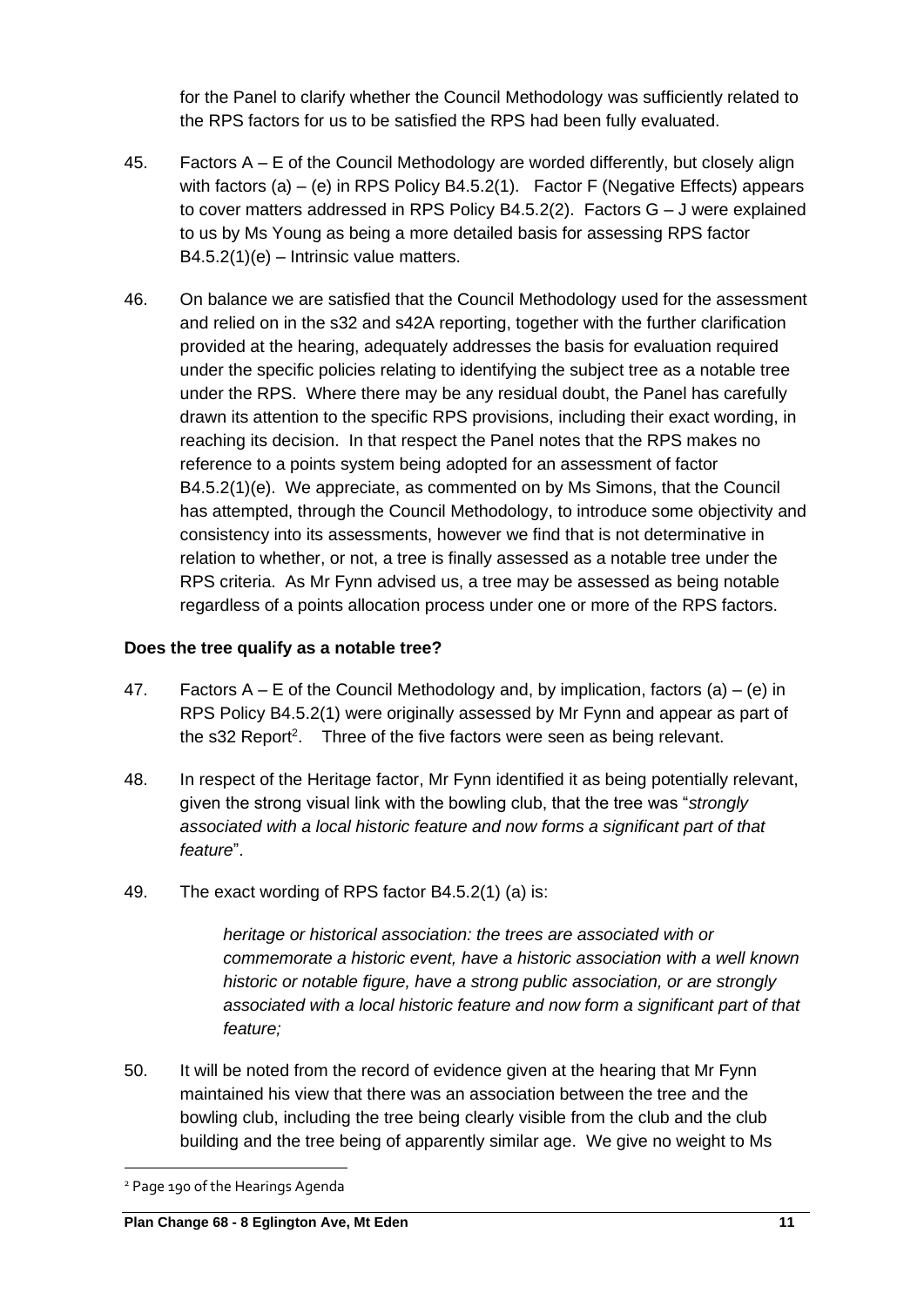Young's comment about photos of the bowling club, as we received no evidence of those.

- 51. It was apparent from our site visit that the tree is clearly visible from the bowling club and we can appreciate that the tree adds amenity to the club and its surrounds. However we are less confident that the evidence shows the tree has a strong link that could be described as a heritage or historical association. In that respect we acknowledge a point made by Mr Cameron, that the identified (by overlay map in the Unitary Plan) bowling club feature is confined to the bowling club site.
- 52. Mr Fynn acknowledged that he was not an historic heritage expert and there was no such expert that gave evidence. Ms Young, in her closing comments, also acknowledged that the historic heritage assessment was not as robust as it could have been.
- 53. The tree is identified in the arborist assessment as having historic heritage value as Mr Fynn advised that the tree is growing over a volcanic cave system and is one of only 21 known such examples. He considered therefore that the tree is therefore part of a rare ecosystem, and its retention will also ensure retention of the cave system, which may be beneficial in terms of geological values. While this may be so, we have difficulty associating this value with the heritage or historical association factor. The cave system is more a geologic feature than an historical one. We note that another factor in B.4.5.2 is scientific importance or rarity, however Mr Fynn had not recorded, nor gave any evidence about any significance against that factor. There was also no ecological evidence to support Mr Fynn's view that this was a rare ecosystem.
- 54. We accordingly find that, while there may be some historic heritage association, the evidence is not sufficiently strong with regard to the Heritage factor to justify notable tree status under that factor alone. There is also insufficient evidence to find that RMA Section 6(f) (the protection of historic heritage from inappropriate subdivision, use and development) is relevant.
- 55. In respect of the Cultural factor Mr Fynn identified the tree as having "*an important role in defining the communal identity and distinctiveness of the community through having special symbolic, spiritual, commemorative, traditional or other cultural value or represents important aspects of collective memory, identity or remembrance, the meanings of which should not be forgotten";* and as being "*a landmark, or marker that the community identifies with*". The reasons given were that the tree is potentially older than any living resident or development, that the tree is highly prominent and appears to be part of the neighbouring bowls club.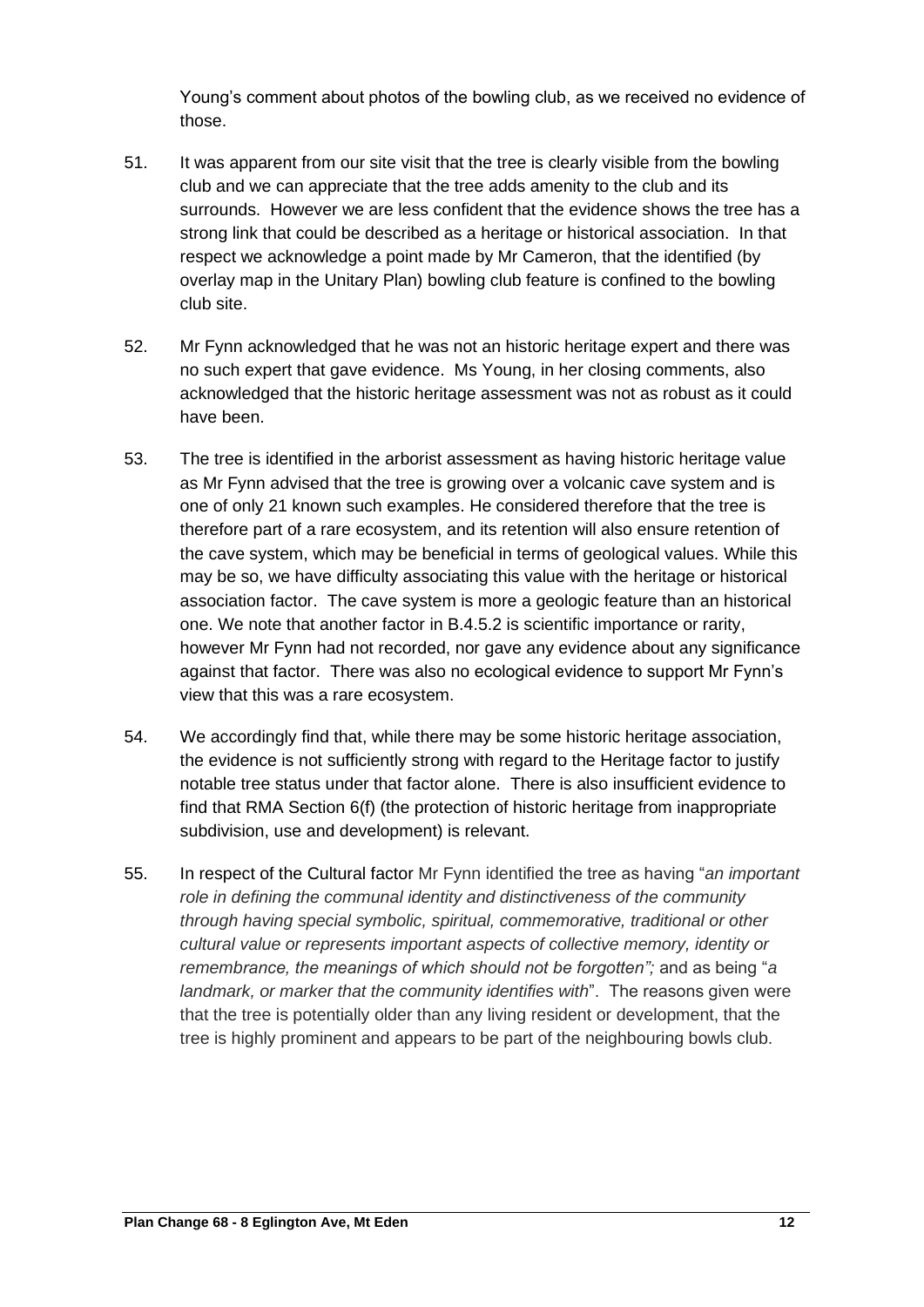#### 56. The exact wording of RPS factor B4.5.2(1)(d) is:

*cultural association and accessibility: the trees demonstrate a custom, way of life or process once common but now rare or in danger of being lost or have been lost; have an important role in defining the community identity and distinctiveness of the community though having special symbolic, spiritual, commemorative, traditional or other cultural value; or represent important aspects of collective memory, identity or remembrance, the meanings of which should not be forgotten.*

- 57. We find that there was no evidence to confirm that the tree demonstrated *a*  custom, way of life or process once common but now rare or in danger of being lost or have been lost; or had an important role in defining the community identity and distinctiveness of the community though having special symbolic, spiritual, commemorative, traditional or other cultural value. While we accept Mr Fynn's opinion that the tree may be potentially older than any living resident or development, and for similar reasons discussed above in respect of historic heritage association, we find that there was insufficient evidence to confirm that the tree represents important aspects of collective memory, identity or remembrance, the meanings of which should not be forgotten. We accordingly find that, while there may be some cultural association and accessibility, the evidence is not sufficiently strong to justify notable tree status under that factor alone.
- 58. In respect of the Intrinsic factor Mr Fynn identified the tree as being "*intrinsically notable because of a combination of factors including the size, age, vigour and vitality, stature and form or visual contribution of the tree or group of trees*". The reasons given were that the tree had a strong visual contribution being the largest solitary specimen for some distance and due to a growing location.
- 59. The exact wording of RPS factor B4.5.2(1)(e) is very close to the wording in the Council Methodology Mr Fynn used for his assessment.
- 60. As previously noted, the Council Methodology factors G J were explained to us as being a more detailed basis for assessment of Intrinsic values. Factors  $G - J$ are then used for a scoring mechanism, and a combined score of 20 must be reached for a tree to be assessed as notable. Mr Fynn's analysis reached a score of well over 20 (28) and, while Mr Zheng's submission raised concerns about what appeared to be inconsistencies in that assessment (in our view, understandably), Mr Fynn did not resile from the final points allocation he had made.
- 61. Notwithstanding the points score, Mr Fynn expressed the view that the Intrinsic factor is a stand-alone factor, i.e. does not rely on a minimum "score". We agree. As we have noted, the Council Methodology is a non-regulatory mechanism and is one we find is not determinative of the assessment that may be made under the policies in B4.5.2.
- 62. Mr Fynn is a qualified and experienced heritage arborist. We found his evidence as to the size, age, vigour and vitality, stature and form of the tree to be credible, and it was not opposed by any other evidence. The tree is of a prominent size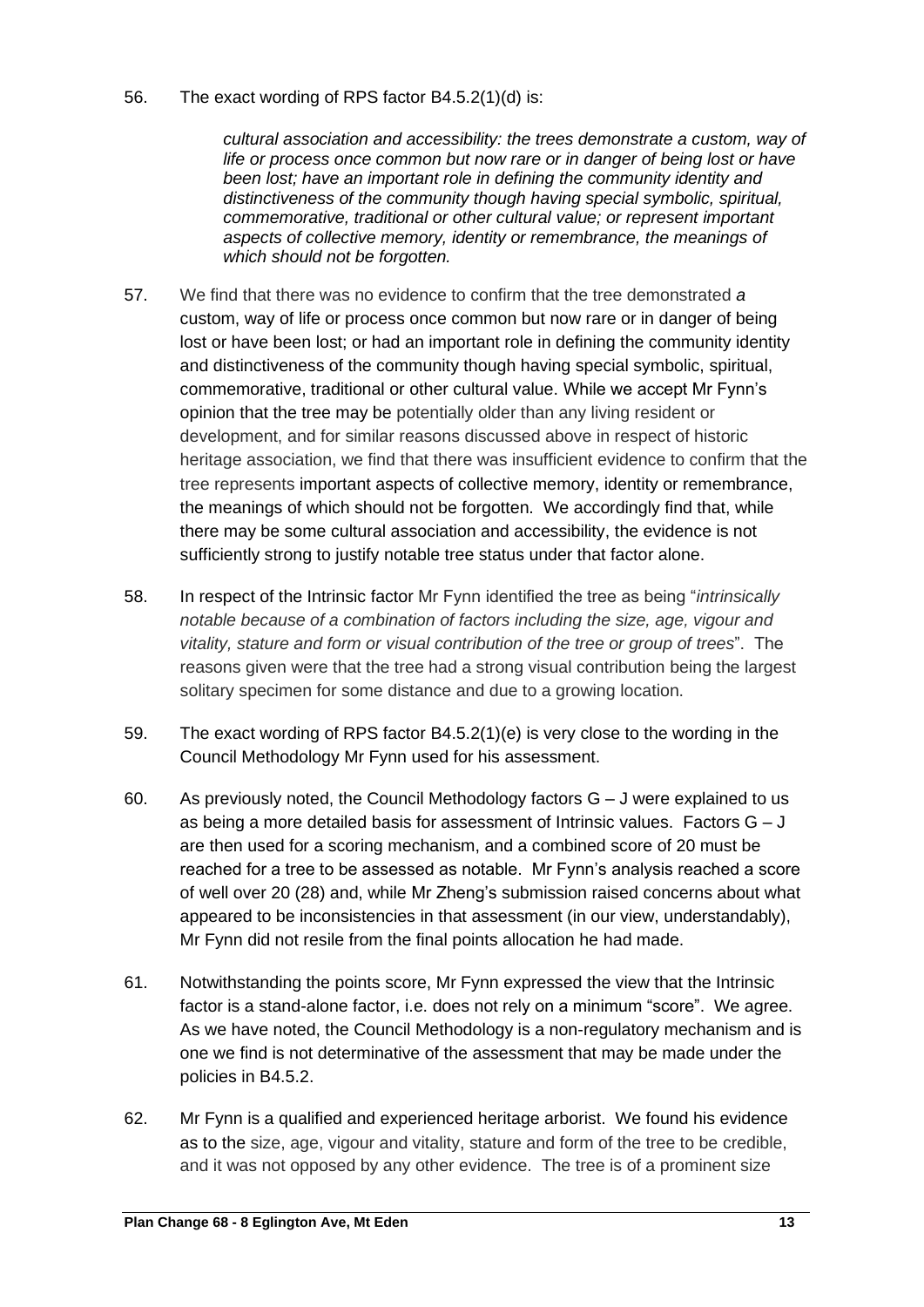and, as we could see from our own site visit, impressive stature and form; is relatively old; and is in good health. We find that the tree is intrinsically notable for these reasons.

- 63. With regard to the visual contribution the tree makes, while Mr Fynn is not a landscape architect, he does have considerable experience in assessing visual matters. There was no expert evidence disputing his view concluding the tree makes a significant visual contribution to the neighbourhood and local and wider area.
- 64. Mr Bhana is a neighbour and gave evidence supporting the visual amenity value of the tree from his perspective as a neighbour, from the street and the area generally. He also referred to the prominence of the tree from the bowling and tennis clubs. The presentation given by Margi Watson, Deputy Chair Albert - Eden Local Board also raised the visual prominence and amenity value of the tree and she helpfully referenced the Albert - Eden Local Board Plan 2020 which in turn strongly supports retention and scheduling of trees in the local board area.
- 65. We have carefully read and considered the submissions that were received supporting the plan change. The further submission from the Tree Council specifically assessed the landscape value of the tree and supported Mr Fynn's view that this was visually a significant tree. We note that further submission was prepared by a landscape architect and while have not regarded it as expert evidence it nevertheless aligns with Mr Fynn's views, and also those expressed by a number of the other submissions.
- 66. Our own site visit confirmed the views expressed by Mr Fynn and submitters in support. The tree is clearly prominent to the local area including major roads and has an attractive form and appearance. We are satisfied that the tree meets all of the combination of factors including size, age, vigour and vitality, stature and form and visual contribution and find that it is a tree of significant intrinsic value.
- 67. Having regard to the relevant factors for assessment we accordingly find the tree is a notable tree.

## **To what extent is the history of the tree being scheduled / not schedule relevant?**

- 68. The Panel was advised that the subject tree, which was scheduled in the legacy plan, was not carried over into the notified Unitary Plan schedule. This was described as being an error and no party suggested that it wasn't.
- 69. That error had not been identified by any party, and accordingly ether was no submission lodged on the Unitary Plan when it was notified.
- 70. If there had been a submission then an assessment would need to have been made under the Unitary Plan criteria as then proposed. That would also have been the case if the tree had been scheduled and a submission was made in opposition to that scheduling.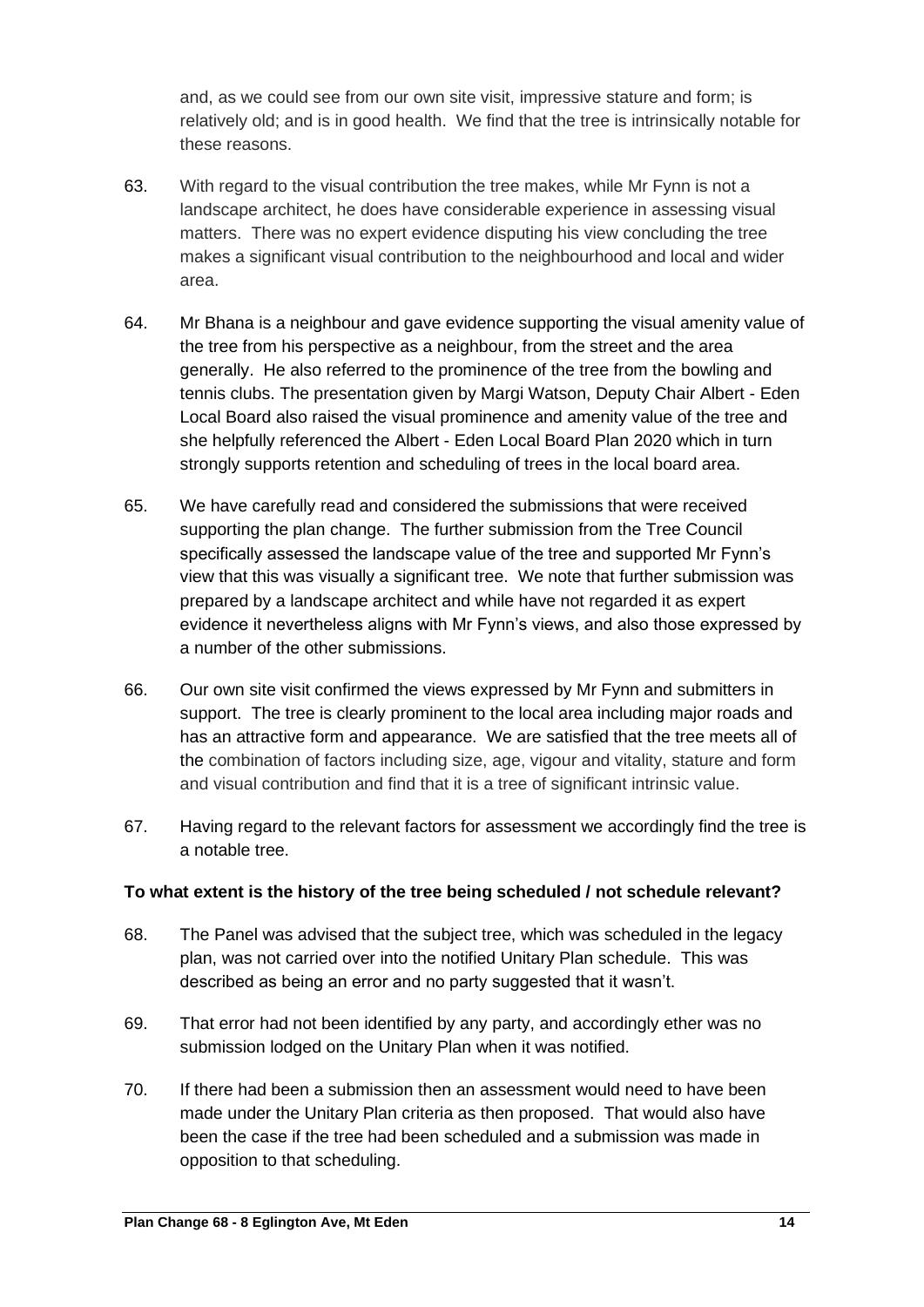71. Mr Cameron accepted that this history has relevance as context, but ultimately the scheduling of the tree under PC 68 needs to be assessed under the Unitary Plan provisions that apply to scheduling. We agree and find that, while an error may have occurred, that has little relevance now to an assessment as to why and if the tree qualifies as a notable tree. We have found that the tree qualifies as a notable tree solely by way of reference to the criteria that apply.

## **Other relevant matters**

- 72. Mr Zheng's submission raised a concern that there had been no, or no adequate, analysis of costs and benefits of the plan change, and associated concerns that there had been insufficient analysis of the NPS-UD and the urban growth-related provisions of the Unitary Plan<sup>3</sup>. Mr Cameron submitted that an assessment under s32(1)(b)(ii) of the RMA must include an assessment of the costs and benefits of the environmental, economic, social and cultural and that this includes the opportunities for economic growth and employment that are anticipated to be provided or reduced, including, if practicable, calculating the benefits and costs. The particular concern expressed was that the ability to provide additional housing have not been factored into the Council's assessment of risks and costs. This was also relevant to an assessment under section 7(b) of the RMA - the efficient use and development of natural and physical resources; and a matter that needed to be taken into account under RPS Policy B4.5.2(2) - the effects of the (notable) tree on property.
- 73. Mr Cameron considered reference to Part 2 of the RMA was appropriate in this case, considering the uncertainties that arose through Auckland Council not having completed its response to the NPS-UD. His focus was on section 7(b) which he considered had not been fully assessed.
- 74. We received limited evidence on the impact the tree would have on further development of the subject site, and Mr Cameron submitted we should ignore an application that had been lodged in respect of the site. We received sufficient evidence to indicate that some intensification would still be possible, although not to the degree possible if the tree was removed.
- 75. While Mr Fynn focussed on negative physical or safety effects we are satisfied that effects that may be relevant under RPS Policy B4.5.2(2) may include effects on property development.
- 76. Ms Young addressed the NPS-UD in her s42A report<sup>4</sup>. We were advised that, through council's work programme on NPS-UD, notable trees have been identified as a qualifying matter, i.e. may influence where or how further intensification is to be provide for. How that plays out is not yet known and, as Mr Cameron

<sup>&</sup>lt;sup>3</sup> The particular provisions of the NPS-UD and RPS are specified in the submission.

<sup>4</sup> S42A Report, paragraphs 25 - 27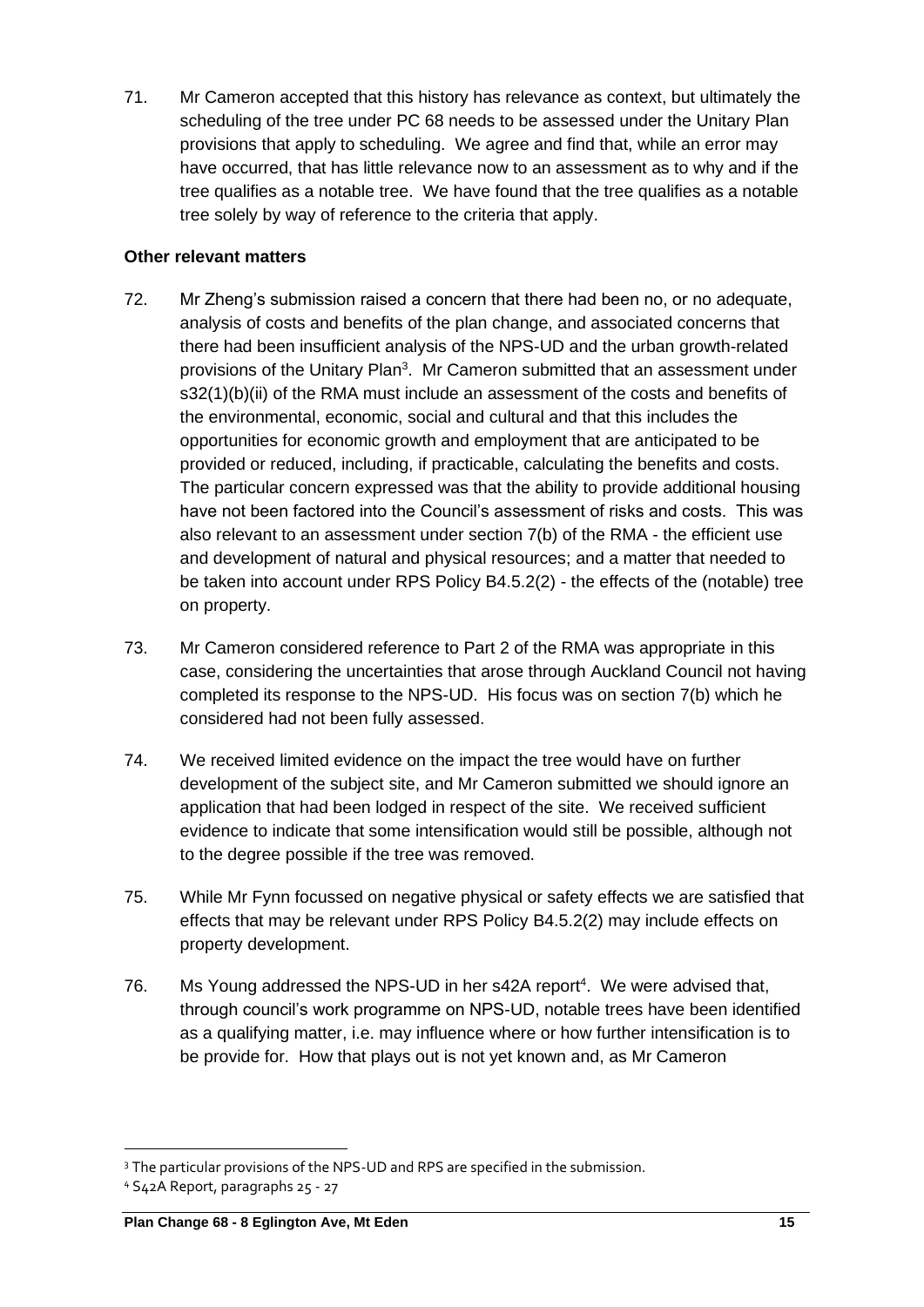submitted, that introduces some uncertainty as to the final form the Unitary Plan may take in relation to the NPS-UD.

- 77. What we must assess is how these other matters may affect a decision to schedule the tree as a notable tree in circumstances where, as we have found the tree meets RPS Policy B4.5.2(1) after consideration of the specific factors that apply. Any effect on the efficient use and development of natural and physical resources must be considered alongside the benefits to be achieved in maintaining and enhancing amenity values (section 7(c) of the RMA) and maintaining and enhancing the quality of the environment, both natural and built (section 7(f) of the RMA). On balance, the conclusion that we have reached is that there is no evidence that this plan change, which is confined to one tree on one site, will have more than a negligible effect on the ability of Auckland to achieve the intensification obligations under the NPS-UD and RPS. As to direct effects on the subject site there was no evidence on economic effects. We also received no evidence or submission that scheduling of the tree would prevent reasonable use of the subject site.
- 78. In respect of other Part 2 matters we have already concluded that there is insufficient evidence to show that section 6 is relevant. In respect of Section 8, we note that feedback was received from Ngāi Tai Ki Tāmaki who supported the proposed plan change<sup>5</sup>. Ngāti Whātua Ōrākei also supported PC 68 in a submission.
- 79. We note references that were made to the Auckland Plan $6$  and Auckland's Urban Ngahere (Forest) Strategy (2019)<sup>7</sup> and Auckland Plan and find that PC 68 is generally consistent with those documents.
- 80. Our overall conclusion after taking into account other relevant matters is that we find scheduling the tree as a notable tree remains appropriate.

## **STATUTORY PROVISIONS**

- 81. The RMA sets out a range of matters that must be addressed when considering a plan change. These are identified in the section 32 report, the accompanying notified plan change, the s42A report. Further particular matters, focussing on issues raised in submissions, have been addressed in this Decision.
- 82. We also note that section 32 clarifies that analysis of efficiency and effectiveness is to be at a level of detail that corresponds to the scale and significance of the environmental, economic, social, and cultural effects that are anticipated from the implementation of the proposal. We are satisfied that, after considering the section 32 report, the accompanying notified plan change, the s42A report, all submissions and submissions and evidence given at the hearing, that there has been an

<sup>5</sup> S42A Report, paragraph 43

 $6$  S42A Report, paragraphs 33 - 36

<sup>7</sup> S42A Report, paragraphs 37 -40